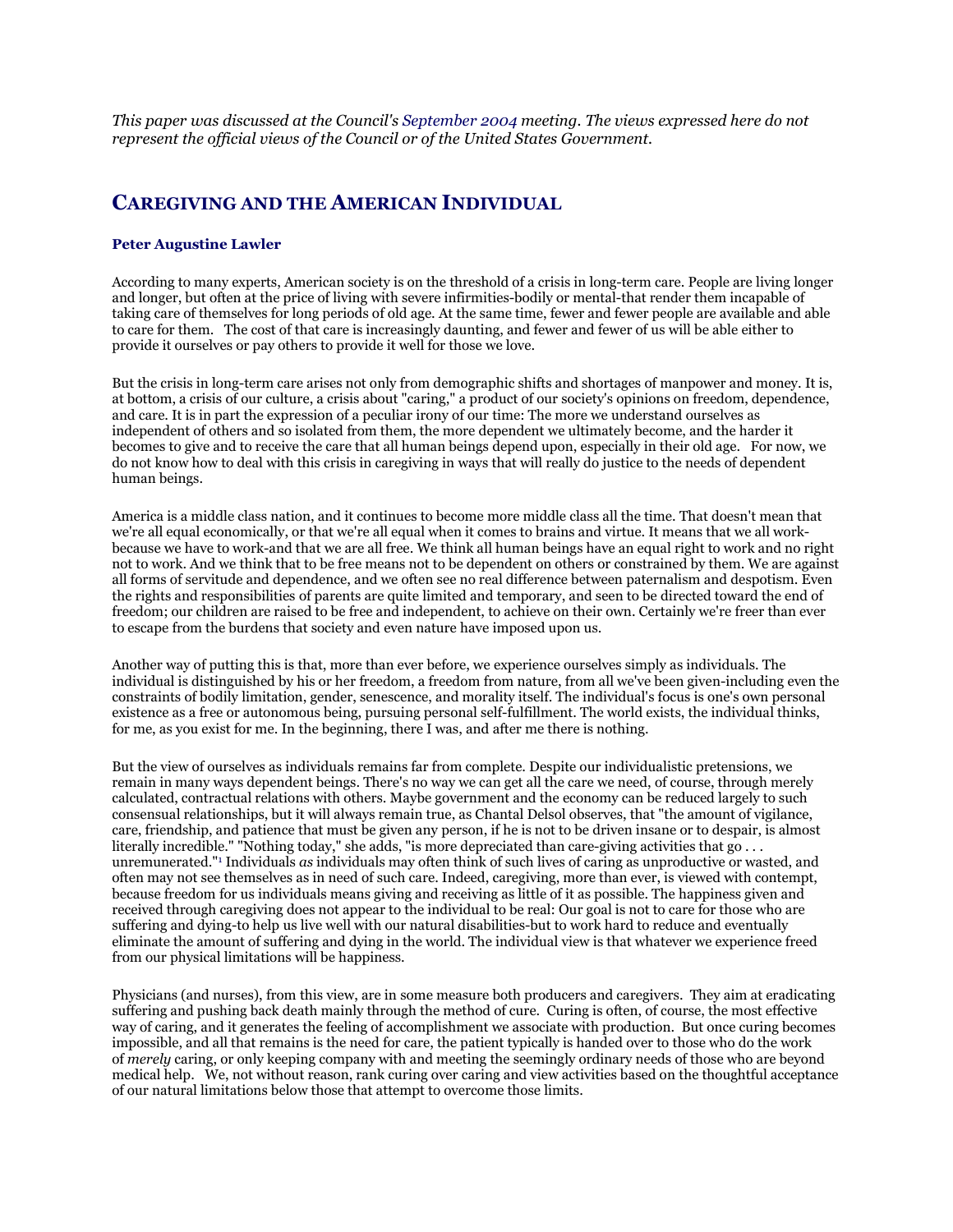"The caregiver," we can still say, is a very different human type than "the individual." And the view of the caregiver and that of the individual are obviously both partly right. It's a tough question whether the saintly solicitude of the Sisters of Mercy or the physicians and technicians who introduced the latest medical technology into their hospitals did more to reduce the amount of suffering or to increase the amount of human happiness in the world. But they clearly worked best in combination. Almost everyone today is some mixture of productive individual and loving caregiver. Not so long ago, the individualistic, "productive" activities were characteristic of men, and unpaid caregiving was reserved for women (and all those with a religious vocation). That division of labor seemed to slight both the intellectual capabilities and the freedom of women; it is evidence of individual progress that we believe today that there's no reason why either a man or a woman could not both have a career and devote a good amount of time to the attentive and faithful caring for others. And the traditional roles of the ambitious man and the devoted mother are arguably combined in today's micromanaged, achievement-oriented parenting.

We have also, of course, turned more and more caregiving over to salaried employees, making it a species of production. Caregivers have become workers-social workers, health care workers, daycare workers, and so forth. When caregiving is combined with technical expertise-as in the case of nurses and some social workers-salaries rise to a solidly middle-class level. But when caregiving is seen merely as the unproductive maintenance of ordinary (including profoundly disabled) lives and so requiring no special technical competencies, compensation is stuck near subsistence. Ironically, the overall effect of turning caregivers into workers is to lower their communal standing and to reduce still further the honor we accord to *unpaid* caregiving. Our individual dream may be to turn all caregivers into wage-earners-so that all we individuals owe them is money for their services-but, in fact, our free economy would collapse under that burden. Our medical system depends more than ever, for example, on most of the care of the chronically ill being given voluntarily by women. We learn from Congress that, even in our individualistic time, "[f]amily caregivers are the cornerstone of our long-term care system . . . , providing 80 percent of all long-term care in this country," and that women provide "75 percent of all caregiving for family members.["2](https://bioethicsarchive.georgetown.edu/pcbe/background/lawler_paper.html#edn2) Replacing "these unpaid family caregivers" with "paid home care providers" could cost hundreds of billions of dollars[.3](https://bioethicsarchive.georgetown.edu/pcbe/background/lawler_paper.html#edn3) There's no denying that "the modern technological extension of the life span has put pressures most directly on women rather than on men.["4](https://bioethicsarchive.georgetown.edu/pcbe/background/lawler_paper.html#edn4)

It is true enough that the ambitiously productive men who made history ruled over the largely invisible caregivers, who have left little record of their activities and even less of their happiness. But in more Christian and aristocratic times, there was much greater awareness that production and caregiving are both *valuable* and *incommensurable*. Caregiving, the thought was, need not be paid because its value is intrinsic, and women were able to work without personal wages and public recognition because they knew that everyone knew in one way or another the singular and indispensable importance of what they did. "Between child-rearing and prayer," as Delsol says, "there is but a step; between selling and prayer, there is an abyss." The lives of women (both wives and nuns) were thought to be both more ordinary and more spiritual than those of men. That's because "the women of yesterday knew no middle ground . . . between the banalities of daily life and the most profound wisdom." [5](https://bioethicsarchive.georgetown.edu/pcbe/background/lawler_paper.html#edn5)

That "middling" way of life-the way of life of the productive individual who produces the means of happiness but knows little about the sources of human happiness itself-was the way of life of men. Even for much of our country's history, as Tocqueville noticed, American women were both less and more than middle-class American men, and he presented the true philosophers as allying with American priests and American women against the misanthropic excesses of individualistic American men[.6](https://bioethicsarchive.georgetown.edu/pcbe/background/lawler_paper.html#edn6) One reason caregiving is such a problem for us is that we *all* think of ourselves now as middle-class-as free beings who work. So we tend to devalue everything below and everything above the realm of production. Below production, of course, are our invincible natural needs and limitations, and above it are the invincible spiritual dimensions of our lives. Caregiving is not something we merely do out of social instinct, as the sociobiologists and even Thomas Jefferson claim[.7](https://bioethicsarchive.georgetown.edu/pcbe/background/lawler_paper.html#edn7) It is both the source and result of coming to know what's good about what we've all been given by God or by nature.

The decline of caregiving is more obvious when we look at the old than at the young. Raising children combines nurturing and ambition; our children can be the most satisfying project for the future. Their lives progress as we believe history and technology progress toward wonderful and indefinite futures. But to look at the old is to be reminded rather unambiguously of necessity, of our limitations, of what we human beings can't do for ourselves. There's no place for the old, for example, in David Brooks' two upbeat books about our achievement-driven meritocracy, just as there's no place for caregiving for anyone but our children.<sup>8</sup> Yet caring for-being attentive tothose in their declining years is a fundamental source of wisdom: "Aging, like illness and death," Thomas Cole says, "reveals the most fundamental conflict of the human condition: the tension between infinite ambitions, dreams, and desires on the one hand, and vulnerable, limited, decaying physical existence on the other-the tragic and ineradicable conflict between spirit and body.["9](https://bioethicsarchive.georgetown.edu/pcbe/background/lawler_paper.html#edn9) We alone among the animals have longings that transcend the invincible limitations of our biological existence, and that truth is the same for us all. Caring for the old reminds us that we are neither autonomous individuals nor merely governed by social instinct or evolutionary psychology.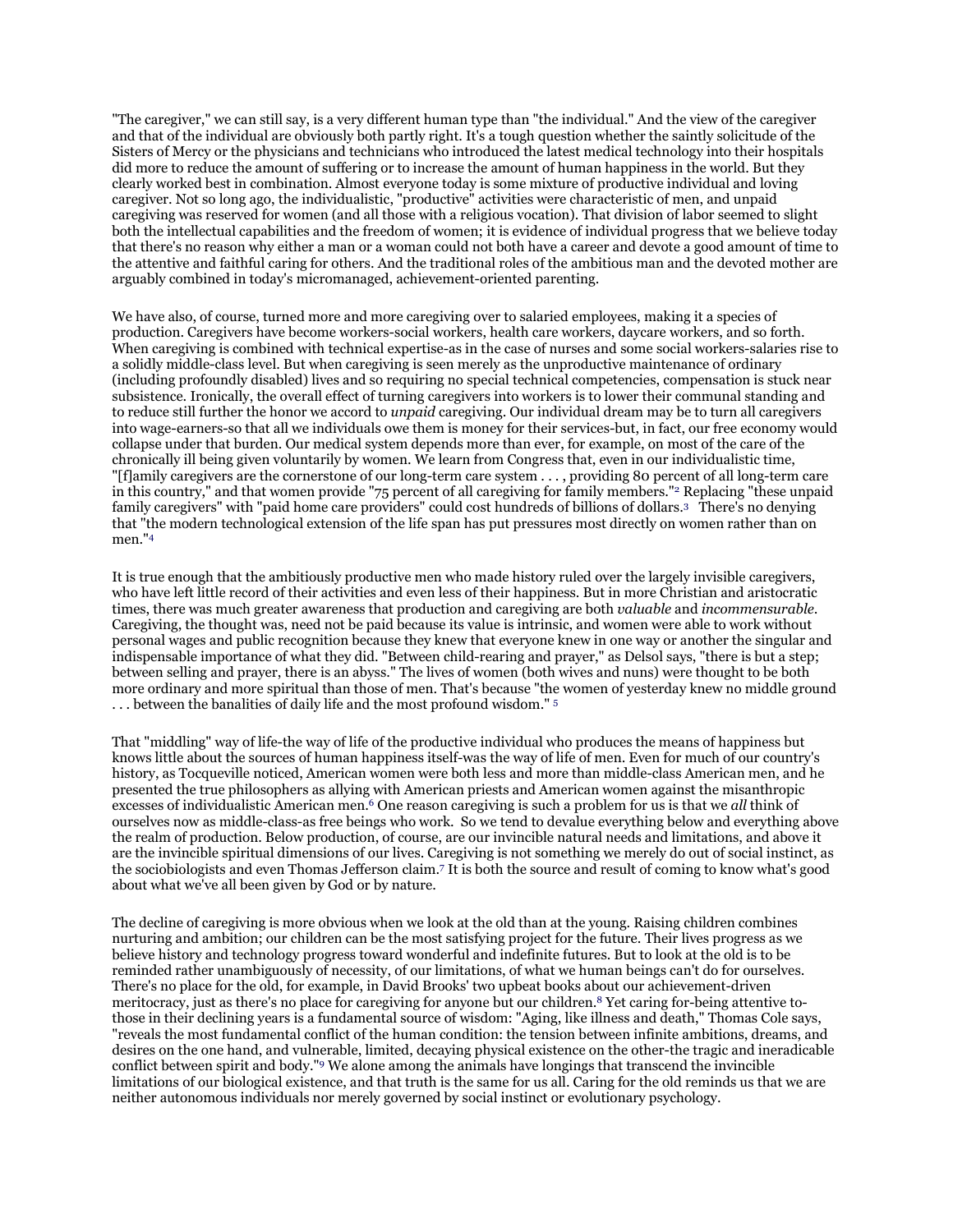Due to the success of the modern individual (and modern medicine and public health), our country is older than ever before. Both our enlightened prudence about our health and progress in medical technology keep more of us alive than ever well beyond our reproductive and parenting years. At the time when we might think that evolution suggests the particular individual ought to go in the interest of the species or at least the next generation, we are freer than ever to say no. We work infinitely harder, of course, than the non-technological species at keeping particular individuals around. And we're also getting older because we, as individuals, are making the choice not to reproduce-or not reproduce much-more than ever. The good news is that we now "for the first time in history" have "large numbers of older people whose existence is centrally defined neither by work nor illness,["10](https://bioethicsarchive.georgetown.edu/pcbe/background/lawler_paper.html#edn10) not to mention parenting. An aging society-one increasingly in need of a particularly selfless kind of caregiving-is not particularly devoted to caregiving. It is one in which both sociobiology and spiritual devotion describe fewer and fewer of our personal experiences. It is one in which the Sisters of Mercy have just about disappeared. They too have grown old without replacing themselves, and the few young sisters are increasingly burdened by the old[.11](https://bioethicsarchive.georgetown.edu/pcbe/background/lawler_paper.html#edn11)

We're getting older while being more repulsed than ever by the natural effects of aging. In our individualistic meritocracy, people are judged by how "smart and pretty" they are, and nobody is obliged to like or support or care for anybody else[.12](https://bioethicsarchive.georgetown.edu/pcbe/background/lawler_paper.html#edn12) We live in "a culture of contingency," where fewer and fewer human ties endure[.13](https://bioethicsarchive.georgetown.edu/pcbe/background/lawler_paper.html#edn13) Aging, on balance, is bad and eventually very bad for both our brains and our looks, and so to avoid isolation and loneliness we try harder than ever to fend off and mask its effects. Any technology that keeps us looking young has an immediate and huge market. We individuals are surely repulsed by the appearance of the old, in part, because it brings death to mind. But we seem to fear dependence even more than death, and the contingency of our independence impresses us even more than the contingency of our very lives. We know that a downside of living in a meritocracy is that it's not a good time at all to be stuck with depending on the love or charity of others.

For those used to thinking of themselves as free individuals, dependence-being unable to pay one's own way-is especially humiliating; we know too well that nobody really owes us a living. Increasingly, we think we want to be and have no choice but to be autonomous individuals. So increasingly we say that we'd rather be dead than lose our autonomy, and we readily sign legal directives making that clear. We work to be old, healthy, and wealthy, creating a world where it is in some ways worse than ever to be old and not healthy (or wealthy). But the truth is that we still really don't prefer death to dependent life, and that's why the choice for autonomy or death made when healthy does not predict what each of us would choose when death is actually "imminent.["14](https://bioethicsarchive.georgetown.edu/pcbe/background/lawler_paper.html#edn14) Because most of us clearly would rather be frail and dependent than dead, there is worry that our success in prolonging life may turn society into "something like a giant nursing home.["15](https://bioethicsarchive.georgetown.edu/pcbe/background/lawler_paper.html#edn15)

"Longer years of life," we too easily conclude, "decrease the relative period in which people are contributing economically during their lifetimes and increase the period of dependency.["16](https://bioethicsarchive.georgetown.edu/pcbe/background/lawler_paper.html#edn16) A harsher way of expressing this thought is that insofar as we value productivity, we devalue the old. Productivity and creativity, on balance, are characteristics of the young. People retire for many reasons, but most often because they have become short on the desire and the ability required to keep up. What happens to basketball and baseball players in their thirties eventually happens to most of us. Retirement sometimes is and certainly should be understood in terms of new possibilities for making social contributions, but they tend to fall in the direction of caregiving, for example, in finding joy in encouraging the lives replacing ours. We can even say we know that the elderly "make substantial unpaid contributions" by providing care for grandchildren and long-term care for the disabled[.17](https://bioethicsarchive.georgetown.edu/pcbe/background/lawler_paper.html#edn17) But we also readily distinguish that caregiving from their former productivity.

The wisdom traditionally associated with age has to do with our limitations, with being chastened by experience. For us free individuals, that alleged wisdom mainly gets in the way of progress; the prudence of the old is really their inflexibility, their inability to imagine new and better futures. We have a hard time thinking about *the point* of being old, although we readily choose it over being dead.

It is, as Carl Elliott points out, just as American to criticize "the cultural attitudes" that make anti-aging enhancements necessary as it is to have them. But "there is an air of futility" about all such criticism. The spiritual objection to caring enough about wrinkles to get Botox injections is trumped by very tangible benefits accrued by looking wrinklefre[e.18](https://bioethicsarchive.georgetown.edu/pcbe/background/lawler_paper.html#edn18) We can't say that the choice is merely an aesthetic preference, because the choice to look young is also a choice for productivity. Members of the middle-class rightly complain that their freedom is limited by their need to work, but they also realize that their work increases their freedom. Various anti-aging enhancements may well come to be regarded as very reasonable conditions for employment. The choice against being as smart and pretty as technology allows is one for needless dependence on nature, and there is no obvious reason why employers or anyone else should honor such perverse choices.

It may be objected that choosing youth-and-vigor-enhancing technology shows how dependent we are on how we look in the eyes of others. The objection makes good sense, and we have no trouble making it. But it finally limps because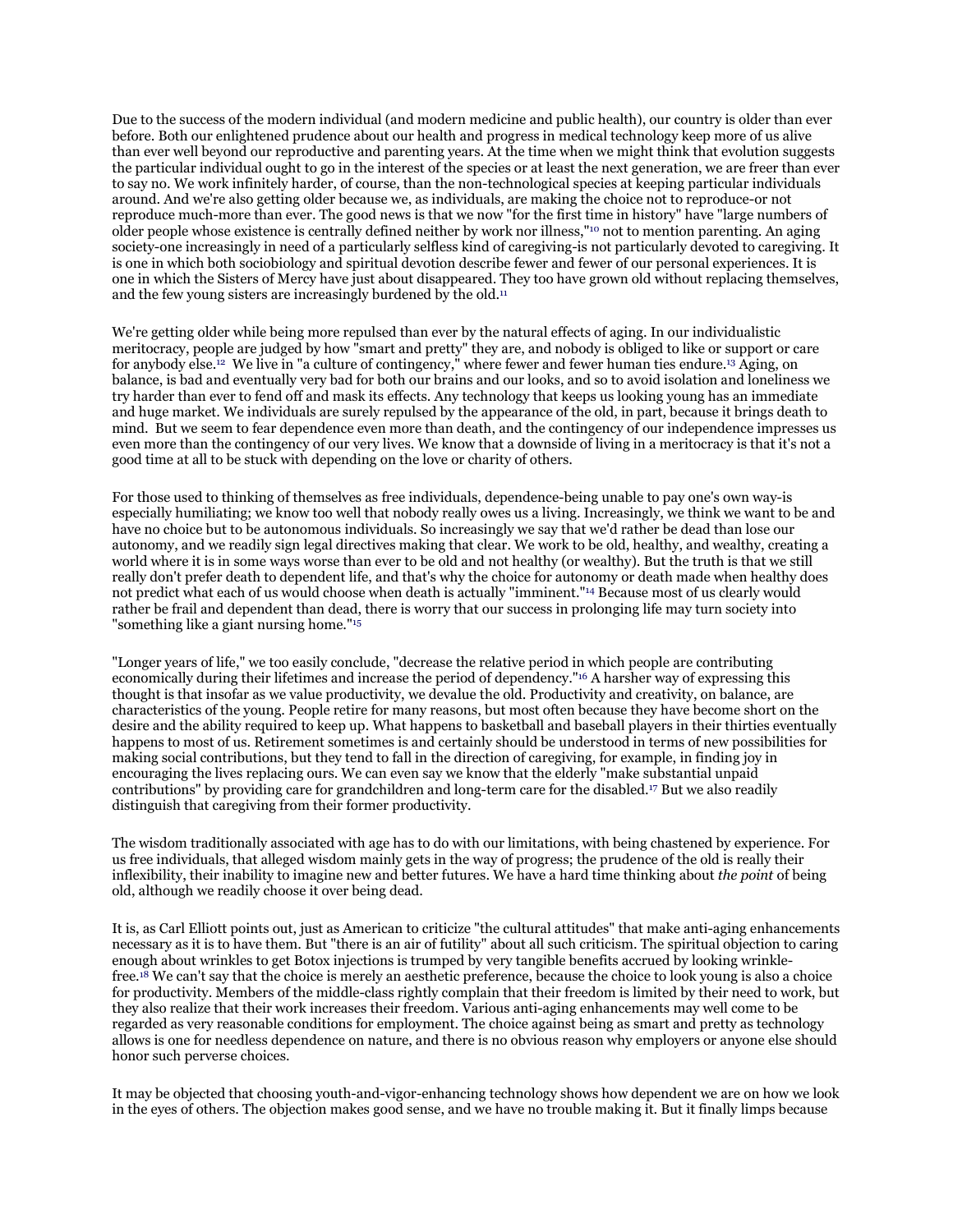we lack a standard higher than productivity from which we could defend some other choice. We will do what we can to remain productive and independent for as long as possible.

It may be, as some have argued, that prolonging human life won't make us any more happy or fulfilled. It may even make us more miserable by detaching us further from the compensations of our natural purposes. It makes sense to say that the more we work to become autonomous individuals the less defined we will be by both religion and sociobiology and the more free and less happy we will be. Maybe it is also the case, as Audrey Chapman contends, that "the desires of some individuals for a longer life may be in conflict with the best interest of their society and/or the human community.["19](https://bioethicsarchive.georgetown.edu/pcbe/background/lawler_paper.html#edn19)

But those are no reasons to believe that the trend toward working and choosing for ourselves won't continue. We will continue to devalue caregiving and caregivers, hoping to live as much as possible without them. The contribution of biotechnology to lengthening lives will merely be to reinforce these longstanding individualistic trends and successes. No even vaguely death-accepting policy has any chance of success, especially, of course, as the electorate continues itself to age. As the current debate about stem-cell research reminds us, there may well be no moral arguments that can stand up against even wildly exaggerated promises for future cures. According to Daniel Callahan, "Only a fullscale change in habits, thinking, and attitudes would work to make it morally and socially possible" for any "proposal to limit health care for the aged" to succeed.<sup>20</sup> And how likely is that?!

The ironic result of our increasingly individualistic habits, thinking, and attitudes is that we are stuck more than ever with giving and receiving care. More of us than ever are dying of Alzheimer's disease, an approximately decade-long process of decline toward complete dementia or, more precisely, a total regression to infancy. Caring for a child is full of the joy of seeing natural promise fulfilled; caring for someone with Alzheimer's is watching a being gradually being emptied of his or her distinctively human content, a slow and initially very conscious surrender of all independence. The explosion of Alzheimer's is one way in which we are victims of our own technological success; old and very old people suffer and die from it because nothing else did them in earlier. Because the incidence of Alzheimer's increases with age, the number of people falling victim to it will increase as we extend the length of life. Virtually any other form of debilitation and death would have been less of a physical and psychological burden on caregivers. Even if we figure out a way to cure or prevent Alzheimer's (a prospect that seems not on the *immediate* horizon), more people than ever will live long enough to experience some form of senility or dementia and the long-term care it requires.

An aging population requires more and more care both at home and in institutions. Meanwhile, small family size and rampant divorce mean that the burden of caregiving often falls on a single child or an elderly spouse (and more and more on rather elderly children<sup>21</sup>), and the result is that the family member must sacrifice very sizeable amounts of time and income at a time when a life devoted to unpaid caregiving may well seem like a wasted one. This burden increases all the time, and it's a testimony to the good natures of American women that they still so often accept, are ennobled by, and find happiness in it. But the young cannot help but grow more resentful that their otherwise free existence as individuals is more limited by the requirements of the old; "young people may question whether their futures should be mortgaged to care for those who are not making productive contributions to society.["22](https://bioethicsarchive.georgetown.edu/pcbe/background/lawler_paper.html#edn22) 

"The caregiver for the severely demented," Martin and Post observe, "must be a person of faith..He or she must have some trust that caring is a source of meaning in life," and such a faith is what the individual as individual lacks. But few of us are individualistic enough to affirm that faith's "only serious alternative, the destruction of the radically infirm.["23](https://bioethicsarchive.georgetown.edu/pcbe/background/lawler_paper.html#edn23) From a caregiving perspective, we are stuck-in a middle-class way-between faith and the negation of faith, either of which would make our lives in many ways easier. Our anxious disorientation about what we are supposed to do provides plenty of evidence that we are more than merely individuals.

More often than we like to think, the middle-class person with Alzheimer's finds him- or herself without any reliable voluntary caregiver. The result is dangerous and needlessly disorienting for a while, culminating in relatively early institutionalization. The institutional workers given the allegedly merely "custodial" task of taking care of the needs of a person in constant, confused decline are inadequately trained and often just inattentive to the consequences of the changes in the person's capabilities and moods. There's nowhere near enough sense of the importance of this work. And there is too little appreciation of the human knowledge about the human need for care and attachment that this work requires and gives to those who do it well. Its satisfactions are both intellectual and emotional, and those who think of themselves as merely individuals stand most in need of its lesson[s.24](https://bioethicsarchive.georgetown.edu/pcbe/background/lawler_paper.html#edn24) Alzheimer's victims need, most of all, to be at home with large families or attended to by the Sisters of Mercy (or their equivalent), but both the alternatives have become rare in our individualistic time.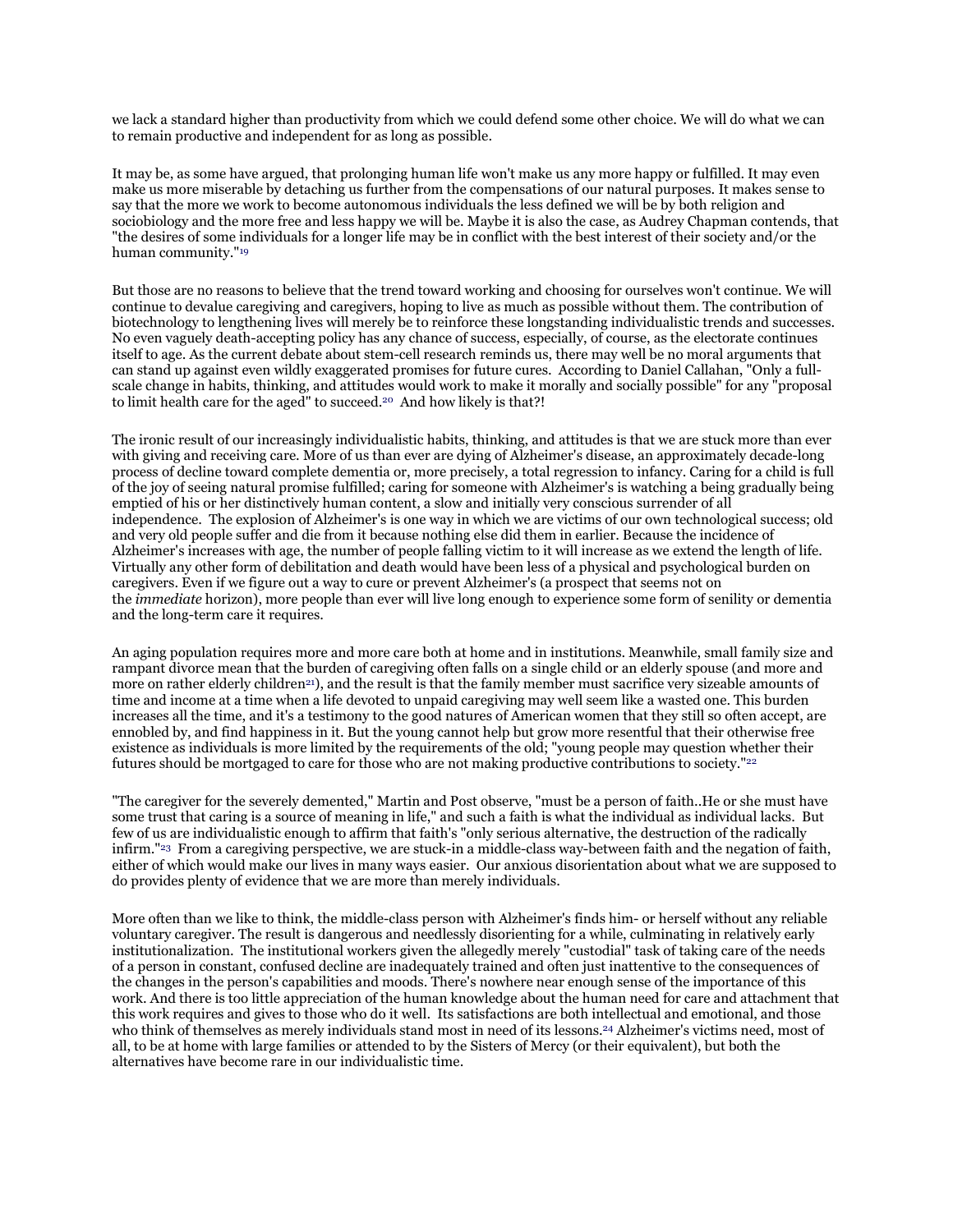Surely there is little worse than to have Alzheimer's and be alone, and so we learn, more generally, that old men do not live as long as, but have on average a higher quality of life than, old women today, because they end up by themselves less often[.25](https://bioethicsarchive.georgetown.edu/pcbe/background/lawler_paper.html#edn25) But the currents of our time do tend to push us almost inescapably in this lonely direction: Lives moved by a veneration of independence threaten to leave us unprepared for depending and being depended upon, and so to actually increase the burdens and the challenges of long-term care for the dependent in our society. The inability to think clearly about caregiving-and so the inability to provide as well as we could and should for a basic human need-may be a price to be paid for all the undeniable and wonderful technological success that characterizes our time.

- 1. Chantal Delsol, *Icarus Fallen: The Search for Meaning in an Uncertain World*, trans. Robin Dick (ISI Books, 2003), 150, 154.
- 2. *Long-Term Care Report: Findings from Committee Hearings of the 107th Congress* (June, 2002), 13.
- 3. *Long-Term Care Report*, 14.
- 4. Richard J. Martin and Stephen J. Post, "Human Dignity, Dementia, and the Moral Basis of Caregiving," *Dementia and Caregiving: Ethics, Values, and Policy Choices*, ed. R. Binstock, S. Post, and P. Whitehouse (Johns Hopkins, 1992), 62.
- 5. Delsol, 153-54.

\_\_\_\_\_\_\_\_\_\_\_\_\_\_\_

- 6. Alexis de Tocqueville, *Democracy in America*, volume 2, part 3, chapters 10-12.
- 7. See, for example, Jefferson's letter to Peter Carr, August 10, 1787.
- 8. David Brooks, *On Paradise Drive: How We Live Now (And Always Have) in the Future Tense* (Simon and Schuster, 2004) and *Bobos in Paradise: The New Upper Class and How They Got There* (Simon and Schuster, 2002).
- 9. Thomas R. Cole, *The Journey of Life: A Cultural History of Aging in America* (Cambridge University Press, 1992), 259.
- 10. Robert B. Hudson, "The History and Place of Age-Based Public Policy," *The Future of Age-Based Public Policy*, ed. R. Hudson (Johns Hopkins, 1997), 7.
- 11. For the history of the Sisters of Mercy in America, John J. Fialka*, Sisters: Catholics Nuns and the Making of America* (St. Martin's, 2003). Pay attention to Fialka's remarkable stories of their early years and the facts about their decline; ignore his analysis.
- 12. This, I think, is the tough subtext of the Virginia Postrel's perky and libertarian *The Substance of Style: How the Rise of Aesthetic Value is Remaking Commerce, Culture, and Consciousness* (Harper/Collins, 2003).
- 13. See David Brooks, "The Power of Marriage," *The New York Times*, November 22, 2003.
- 14. Diane E. Meier and R. Sean Morrison, "Autonomy Reconsidered," *New England Journal of Medicine* 346 (April, 4, 2002), 1087.
- 15. Audrey R. Chapman, "The Social and Justice Implications of Extending the Human Life Span," *The Fountain of Youth: Cultural, Scientific, and Ethical Perspectives on a Biomedical Goal,* ed. S. Post and R. Binstock (Oxford University Press, 2004), 359. To support this conclusion, the author cites Francis Fukuyama, *Our Posthuman Future: Consequences of the Biotechnology Revolution* (Farrar, Straus, and Giroux, 2002). Fukuyama says that one result of our medical success is that more and more people are reaching a point "when their capacities decline and they return increasingly to a childlike state of dependency. This is the period that society doesn't like to think about., since it flies in the face of ideals of personal autonomy that most people hold dear" (68).
- 16. Chapman, 354.
- 17. Robert Morris and Francis G. Caro, "The Young Old, Productive Aging, and Public Policy," *The Future of Age-Based Public Policy*, 94.
- 18. Carl Elliott, *Better Than Well: American Medicine Meets the American Dream* (W.W. Norton, 2003), 283.
- 19. Chapman, 341.
- 20. Daniel Callahan, *Setting Limits: Medical Goals in an Aging Society* (Simon and Schuster, 1987), 158.